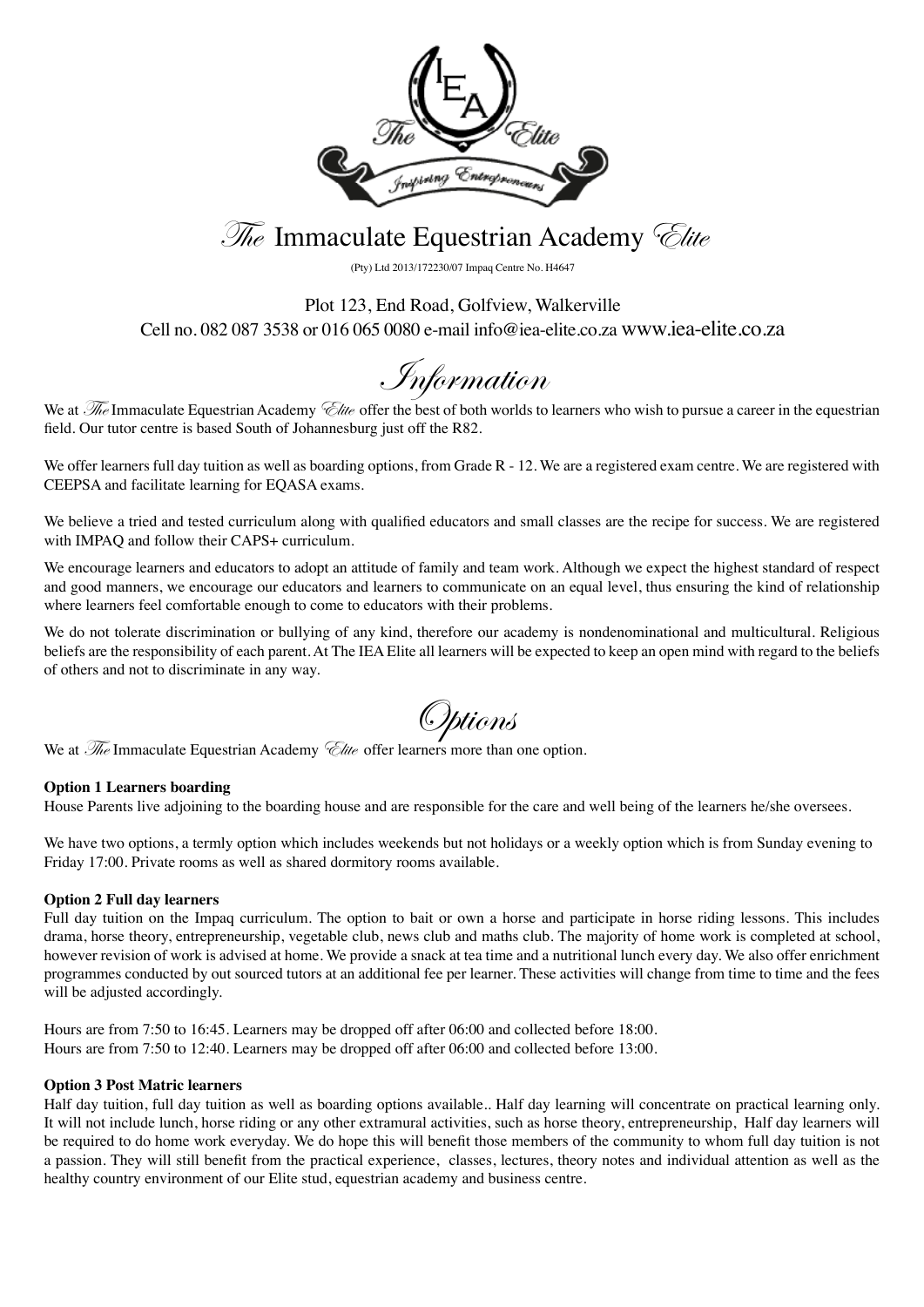## Early learning development centre a division of

The Immaculate Equestrian Academy *Clite* 

Plot 123, End Road, Golfview, Walkerville Cell no. 082 087 3538 or 016 065 0080 e-mail info@iea-elite.co.za www.iea-elite.co.za

(Pty) Ltd 2013/172230/07 Impaq Centre No. H4647



Information

Children are unique therefore we provide individual attention. Our aim is to promote social, intellectual, physical and emotional development in an country environment.

Part Time Hours are from 7:50 to 16:45 Twice a week

R650.00 per child per month. (See below price list for deposit and additional fees).

Half day: Hours are from 7:50 to 12:40. Children may be dropped off after 07:00 and collected before 13:00. R1 050.00 per child per month. (See below price list for deposit and additional fees).

Full day: Hours are from 7:50 to 16:45. Children may be dropped off after 07:00 and collected before 17:30. R1950.00 per child per month. (See below price list for deposit and additional fees).

Ages 3 months to 6 years old.

We offer a clean and safe environment, nutritious meals and competent care givers to create a happy enviornment. Happy children make happy learners.

Our purpose is to meet, to the best of our ability, your child's basic needs (social, intellectual, physical and emotional) with love and understanding. Equi-tots is a haven where your child will be provided with a nurturing environment and encouraged to build a foundation for continued learning.

A feeling of self worth is one of the greatest attributes that you can give a child. Your child will be taught how to make good choices, display good manners, and work independently as well as in a group, to take responsibility, to share and to respect all others. Your child will only be released to those individuals stipulated by you, with positive identification. Background checks are done on all our employees.

We close for approximately 1 month during December and January each year. Closed on all Public Holidays. Open door policies – come and visit your child whenever you like. Our educators are well trained. We offer extra enrichment programmes at an additional cost. Art/Dancing Karate/Play ball Swimming, and more

Progress reports – twice yearly.

| Administration fees once off payment                                                        |                             |
|---------------------------------------------------------------------------------------------|-----------------------------|
| Acceptance/ registration fee: Refundable without interest deposit (payable upon acceptance) | $\vert$ R2 000.00 once off  |
| Excursions, extra mural and enrichment programme budget approximately.                      | $\vert$ R2 000.00 per annum |

**Fees paid annually in advance will qualify for an approximate 8.5% discount. Fees paid termly in advance receive a 4.5% discount. Fees paid monthly must be paid via EFT.**